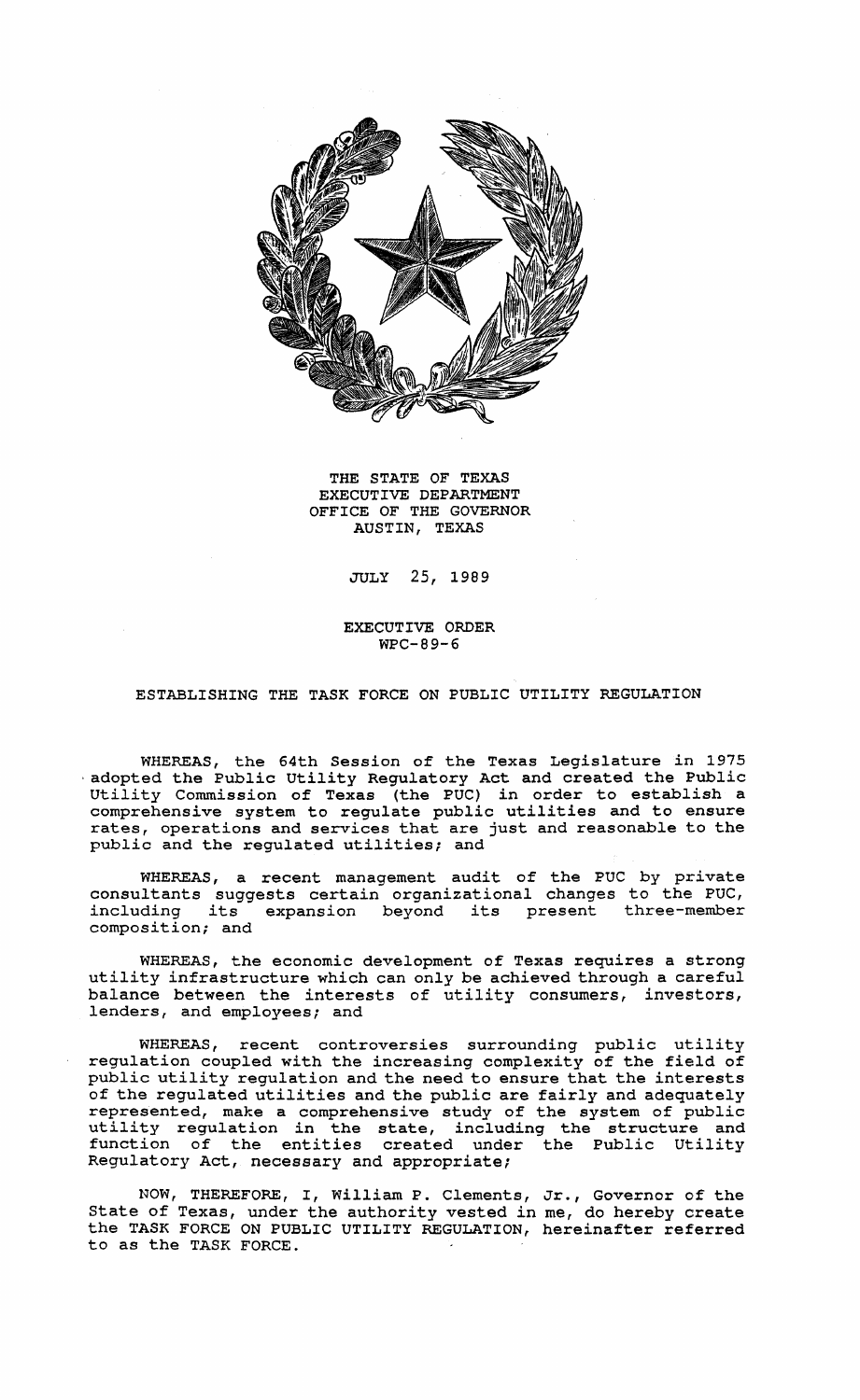# I. Purpose

The TASK FORCE shall study and evaluate the manner in which public utilities are regulated in the State of Texas and the structure and function of the entities created under the Public Utility Regulatory Act and make recommendations to the Governor and the Texas Legislature regarding possible changes in those areas.

#### II. Functions

- A. The TASK FORCE shall examine broadly the authority, organization, management, and operations of the entities created under the Public utility Regulatory Act, including the PUC.
- B. The TASK FORCE shall consider possible changes and modifications to the current structure of such entities and the manner in which public utilities are regulated, including rate-making procedures and criteria, giving consideration to changes and modifications suggested by all persons and groups.
- C. The TASK FORCE may hold public hearings to take testimony regarding possible changes and modifications to the current system of public utility regulation in Texas.
- D. The TASK FORCE shall study and evaluate the proposals developed by it and all proposals submitted to it and recommend suggested changes in the state's current system of public utility regulation to the Governor and the Legislature.
- III. Organization
	- A. The TASK FORCE shall consist of nine members, including three members of the Texas Senate appointed by the Lieutenant Governor, three members of the Texas House of Representatives appointed by the Speaker of the House of Representatives, and three public members appointed by the Governor.
	- B. The Governor shall designate one of his appointees to serve as the Chairman of the TASK FORCE.
	- C. The members of the TASK FORCE shall serve without compensation or reimbursement of expenses.
	- D. The TASK FORCE shall commence its study immediately and meet at the call of the Chairman. <sup>A</sup> majority of the TASK FORCE shall constitute a quorum.

### IV. Reports

The TASK FORCE shall submit to the Governor and the Legislature no later than December 1, 1989 <sup>a</sup> report containing recommendations for suggested changes in the structure of the entities created under the Public Utility Regulatory Act and the manner in which public utilities are regulated in Texas.